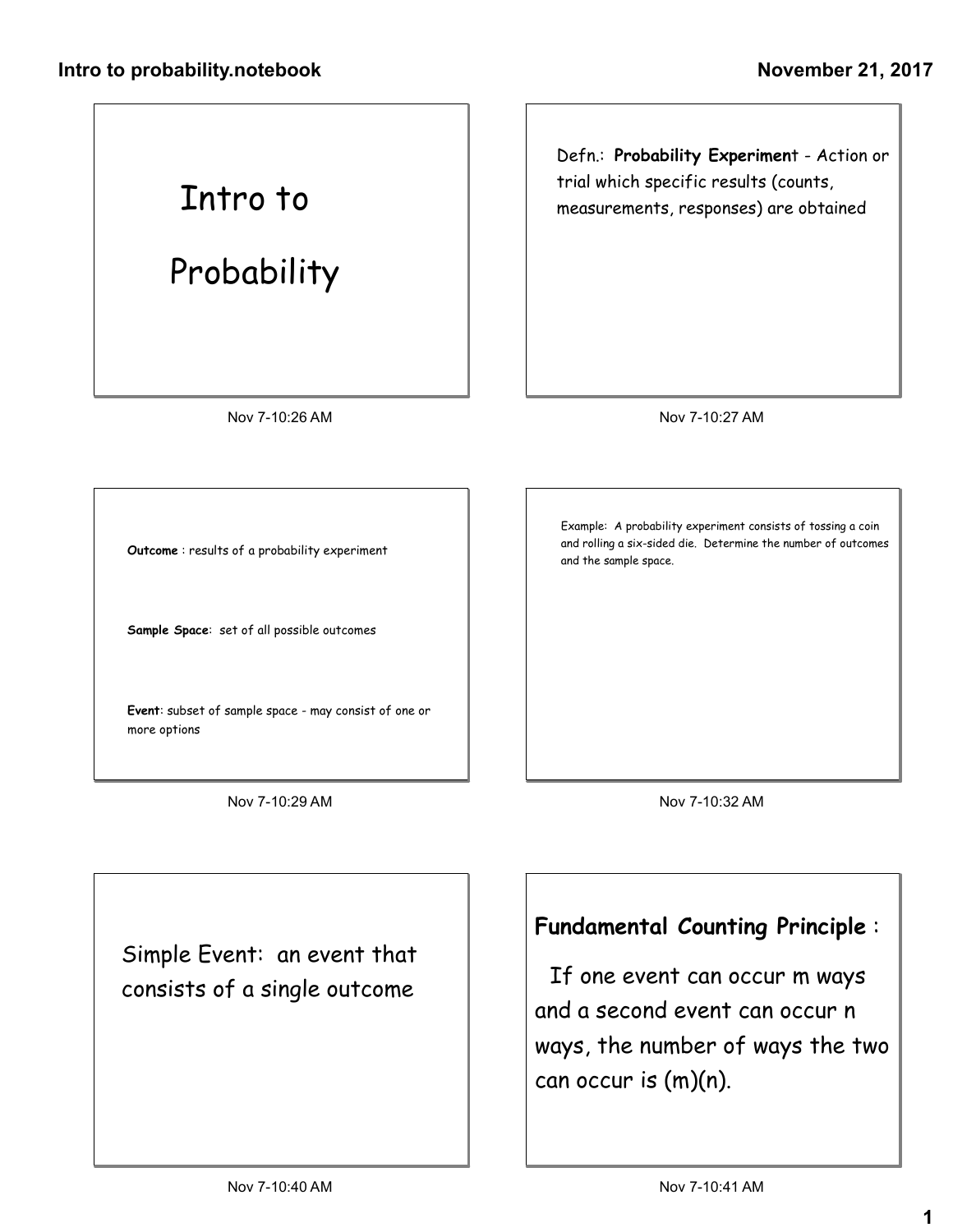## Intro to probability.notebook

## November 21, 2017



Law of large numbers: As an

experiment is repeated over and over, the empirical probability will approach the theoretical probability

Set of all outcomes in sample space not in E

Denoted E' (E prime)

 $P(E') = 1 - P(E)$